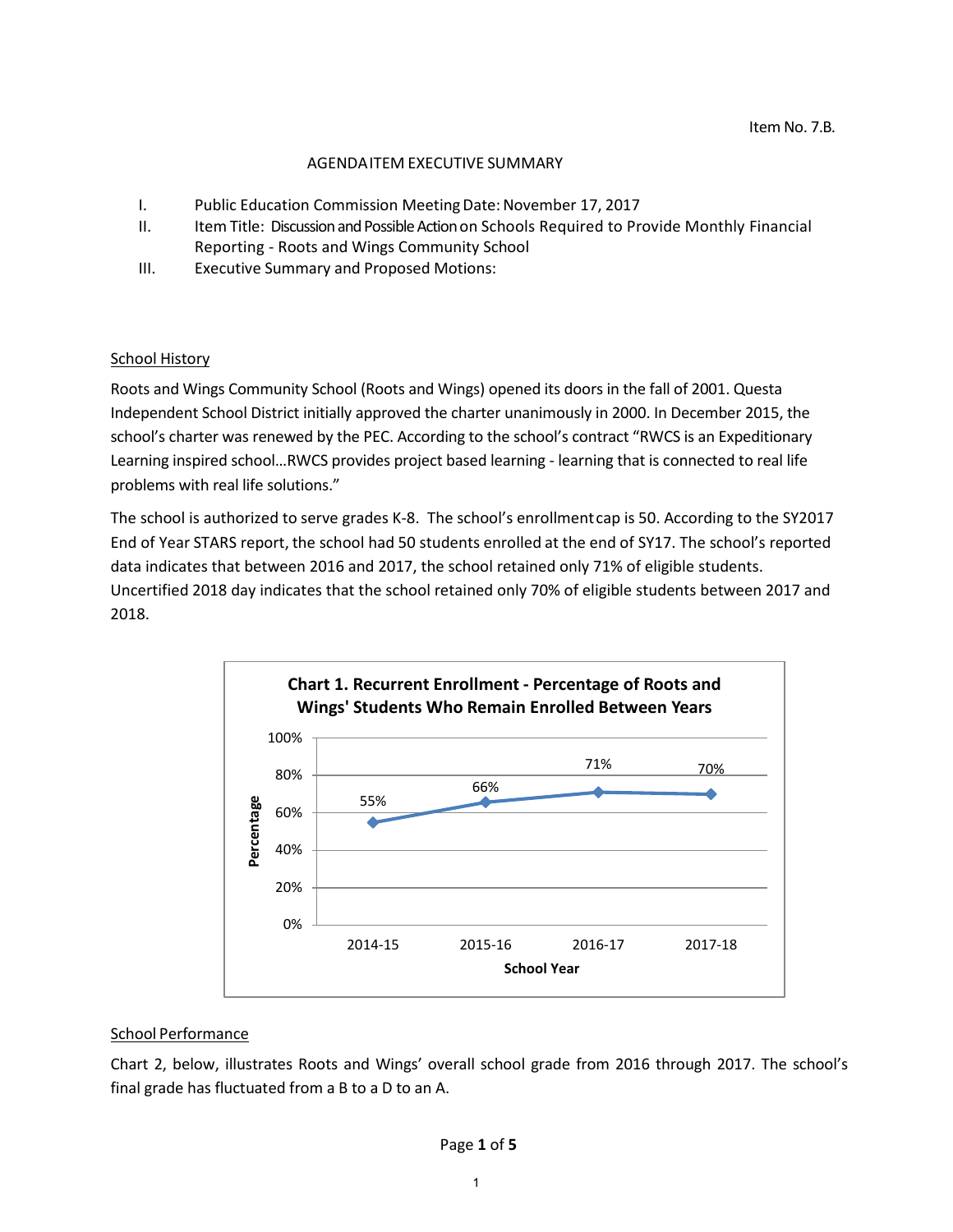

In 2017, the statewide results reported 28.6% of students were proficient in reading and 19.7% of students were proficient in math. Roots and Wings' 2017 report card indicates that 62% of students were proficient in reading and 38% of students were proficient in math. In 2016, 24% of Roots and Wings' students were proficient in reading and 18% were proficient in math.



#### Student Demographics

Student demographics and subgroup enrollment for Roots and Wings for the 2016-17 40<sup>th</sup> day reporting, as compared to Questa Independent School District (QIDS) data is provided below. Roots and Wings has an equivalent population of economically disadvantaged students and students when compared to the local district. Roots and Wings serves a substantially lower percentage of English Learner students as compared to the both the local district and statewide percentages. See Chart 4, below.

#### Page **2** of **5**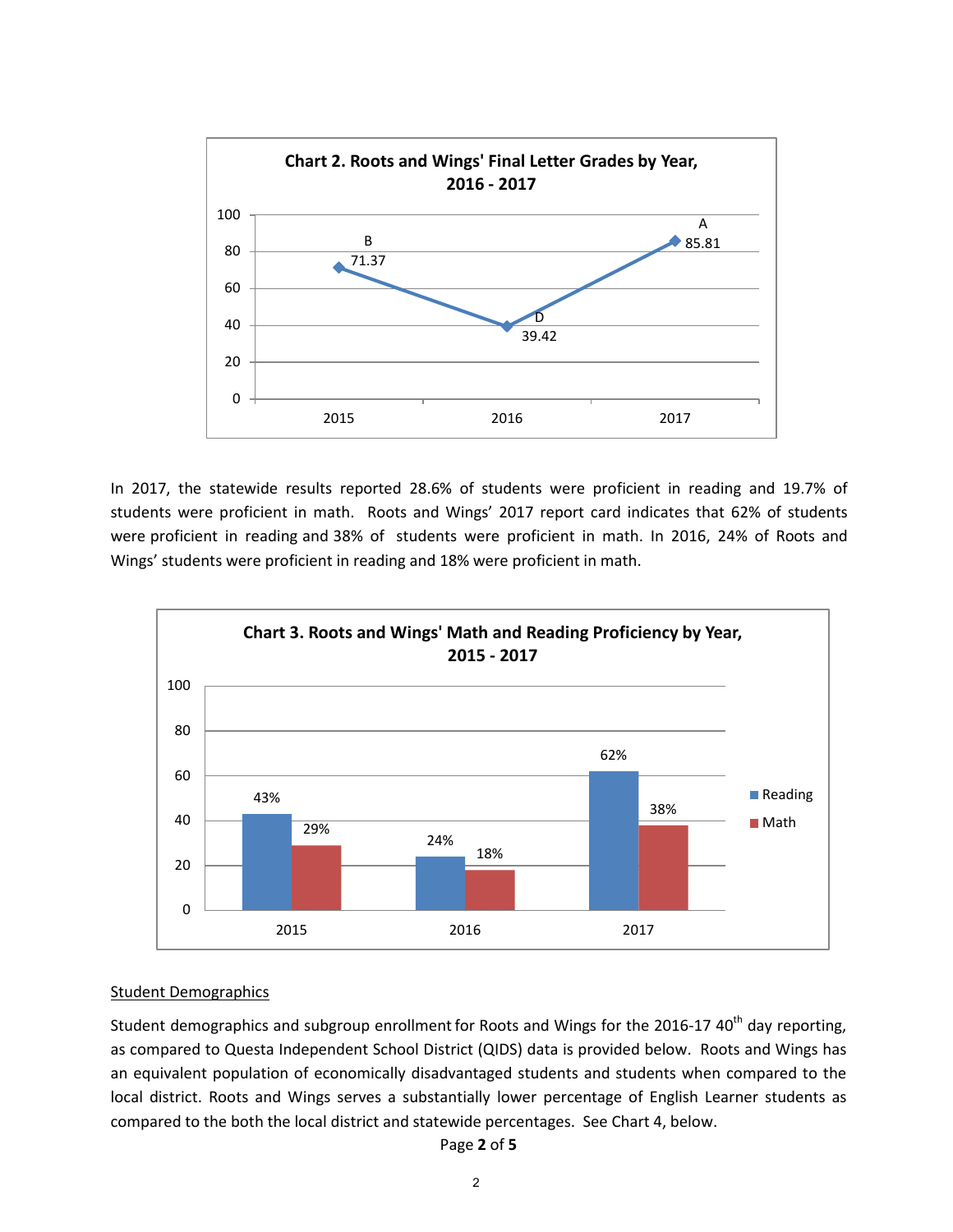

Roots and Wings' student demographic data also illustrates that it serves a substantially higher Caucasian population when compared to the surrounding district and statewide. The school's overall ethnic diversity is significantly different from the state and local district.

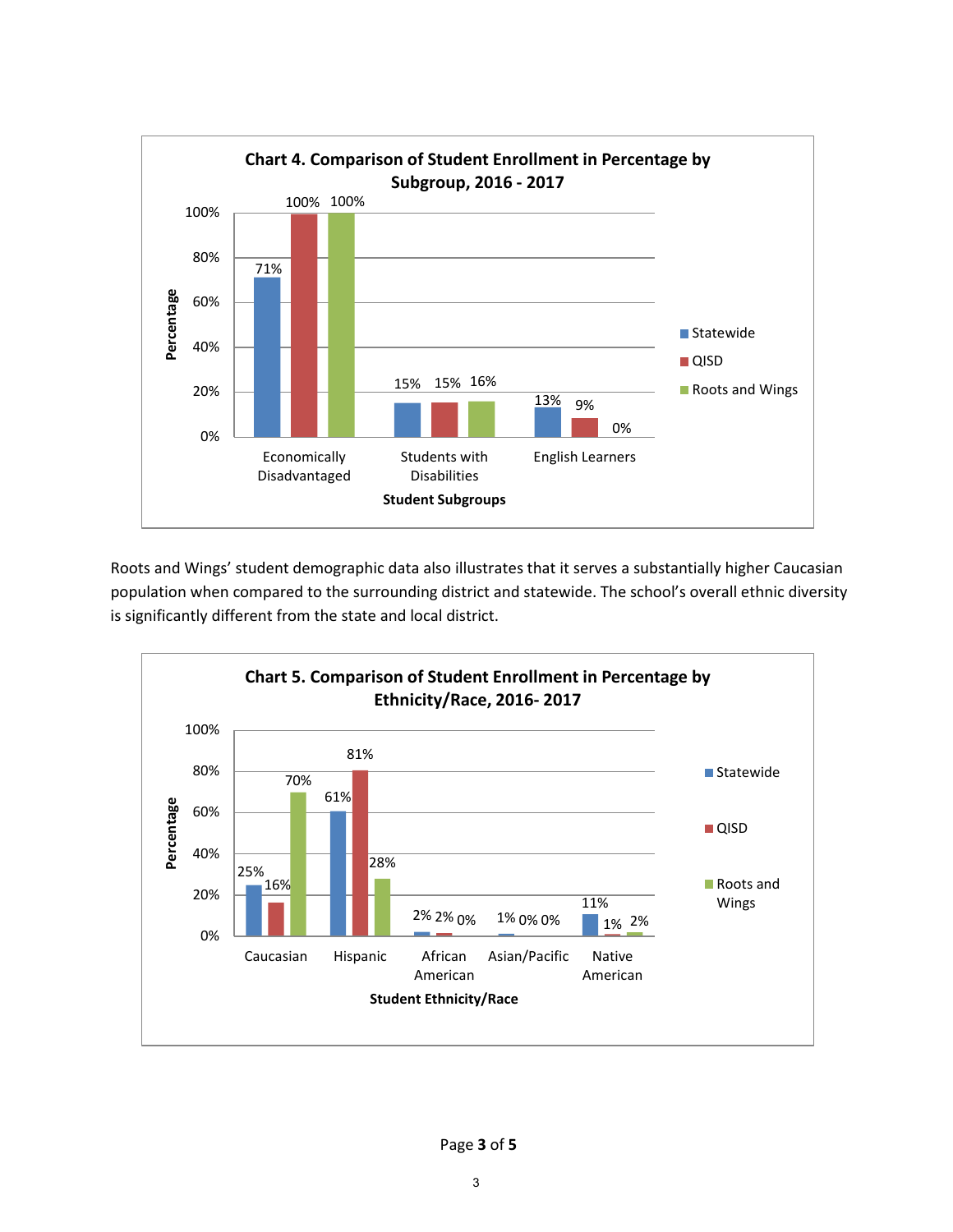#### Additional Academic Analysis

**Department's Standards of Excellence.** The state's letter grading system, required by law starting in 2012, results in each school being assigned a letter grade of A, B, C, D, or F annually. According 6.8.10 NMCA, pursuant to 22-2E-4 NMSA, governing bodies of charter school are required to "prioritize resources of a public school rated D or F toward proven programs and methods linked to improved student achievement until the public school earns a grade of C or better for two consecutive years." Since the school earned a D in SY16 and a B in SY17, the school's governing body must still meet its statutory obligation to prioritize its resources to improve its student achievement.

## Financial Performance Evaluation

During the fiscal year 2018 operating budget development process, PED became aware that Roots and Wings' FY17 cash position was estimated to be \$500. Analysis by the PED School Budget and Finance Analysis Bureau found that Roots and Wings' financial position stems from Roots and Wings' failure to rightsize expenditures despite a decrease in available funding. The school's loss of Bilingual Multicultural Education program funds has further decreased the availability of funds and has made the PED's School Budget and Finance Analysis Bureau concerned about the school's ability to scale back expenditures to amounts generated under the formula in the current year and potentially place the school in a negative position at year-end.

The School Budget and Finance Analysis Bureau moved Roots and Wings to monthly reporting beginning in July 2017 to ensure the school will close FY18 with a modest operational fund cash balance. The school is required to submit following reports on a monthly basis: revenue report; expenditure report; and cash report. PED established that the focus of the school's monthly reporting is on ensuring cash flows allow for a net positive position at year end and on ending the year with a modest cash position.

## Recommendation

PED is recommending that the Public Education Commission take action to actively monitor the fiscal performance of this school and provide Roots and Wings' governing body a reasonable opportunity to remedy the financial problems described above.

The PEC may wish to require to school to create a plan to improve the governing body's ability to monitor and oversee the school's monthly fiscal reports, which should include specific training on public school finances, financial requirements, and financial reports; specific actions by the finance committee and the whole board; and specific targets for financial reserves. The PEC may also wish to require the school to submit monthly reporting to the PEC, including monthly reports on actions taken to improve financial management, budget adjustments required to adjust for decreased availability of funds, and updated year end position forecasts.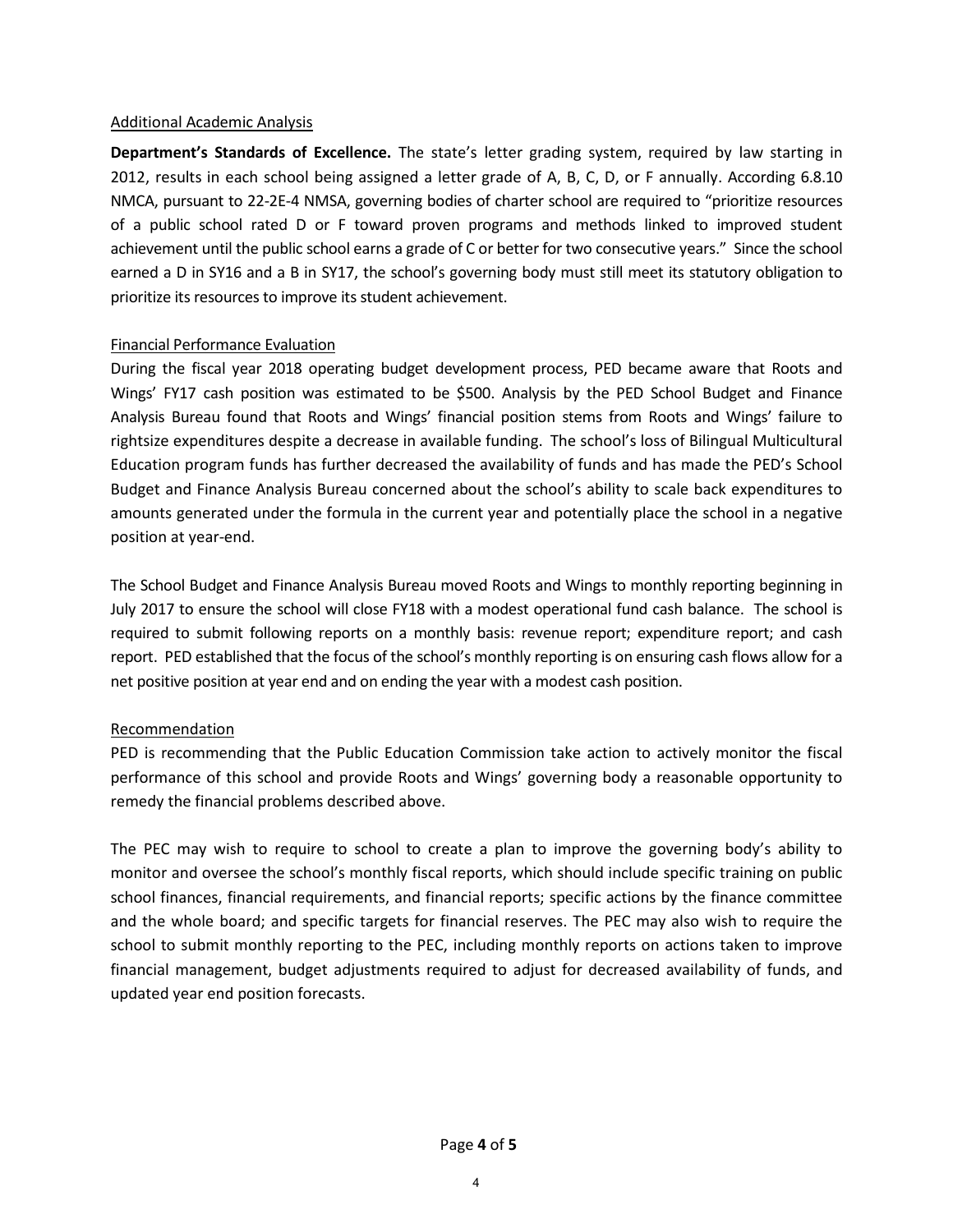# Proposed Motions

- Move to require the Roots and Wings Community School to take action to remedy the financial problems identified by the PED's School Budget and Finance Analysis Bureau, specifically the school must:
	- o create a plan to improve the governing body's ability to monitor and oversee the school's monthly fiscal reports, which should include specific training on public school finances, financial requirements, and financial reports; specific actions by the finance committee and the whole board; and specific targets for financial reserves; and
	- o submit monthly reporting to the PEC, including monthly reports on actions taken to improve financial management, budget adjustments required to adjust for decreased availability of funds, and updated year end position forecasts.